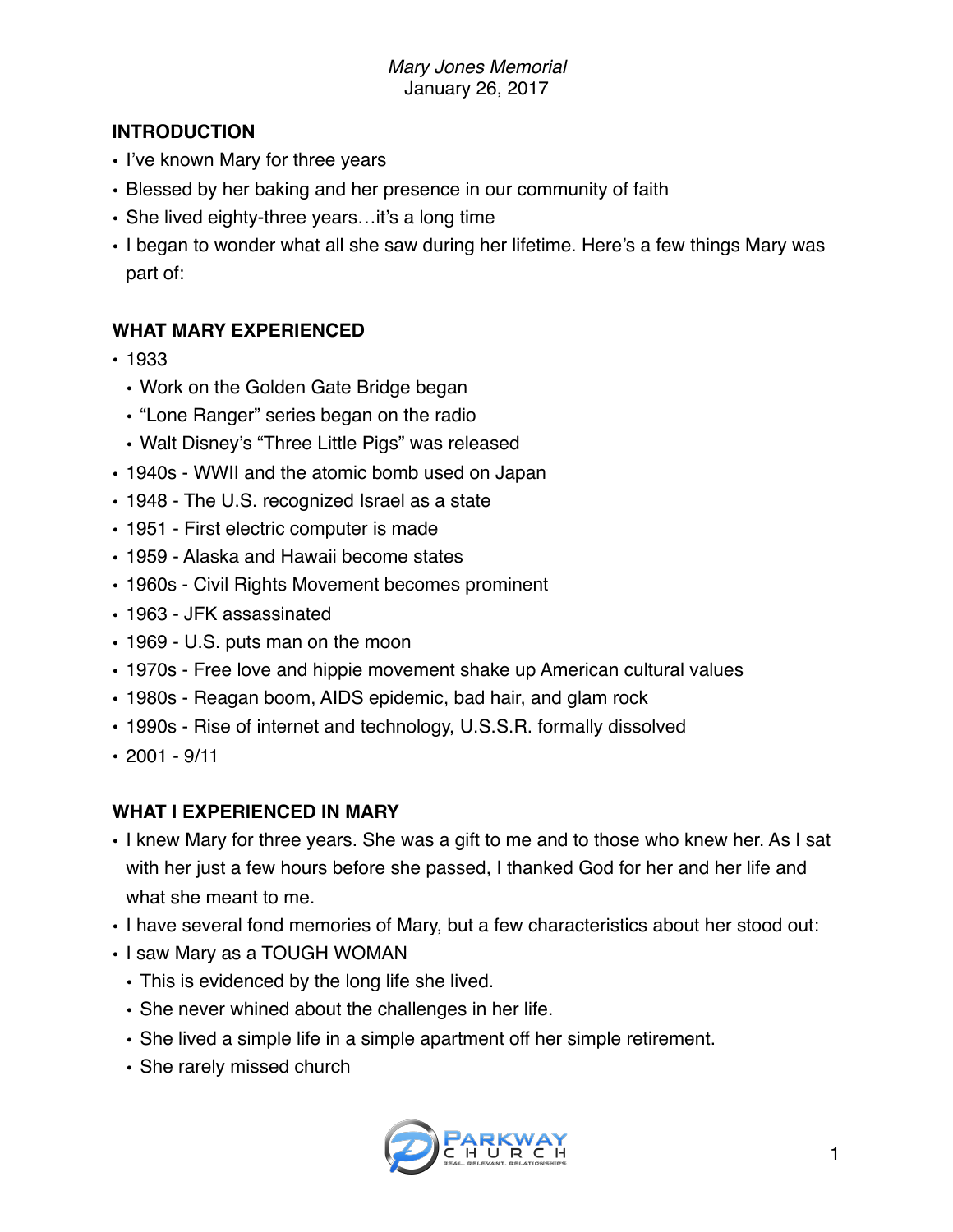- One time, she even fell down during an evening service, earning herself a doozie of a black eye…but even when it happened, in the midst of horrific bruising and swelling, she brushed it off.
- She wasn't fast on her feet but she was on her feet…She could have been pushed around in a chair but she never did.
- Her toughness sometimes came through as stubbornness and orneriness, all the way up even to the last few months of her life…A trait in her in which I took great pleasure in observing.
- She never gave up…I was there when the doctor asked her if she realized the terminal nature of her illness…She was fully aware, but she wasn't a quitter…She never gave up.
- I saw Mary as CARING AND SENSITIVE
	- She loved her family
	- She loved her church
	- She loved her cat, Xena
	- She loved to bless others with her baking and flower-arranging
	- She was a good friend to her beloved Shirley Coe, always there for her for over thirty years of friendship.
	- She would laugh at my dumb jokes and always smile and give me hugs.
- I saw Mary as LOYAL
	- She was a friend every friend wanted to have…Her friendship with Shirley lasted an entire lifetime of years…Sharing fun times and tough times together, laughing and singing and weathering storms, ups and downs, good times and bad…She was there for Shirley.
	- She was committed to her church
		- She was a member of Parkway for three years and every time she was here she gave in the offering (from the little she had)
		- Attended all the women's events
		- Attended all the senior's events…Usually showing up with a plate or tray of something delicious she had prepared.
	- She was committed to her family…as best as an elderly woman could be… Remained true to her grand-daughter, Connie. I asked her, "Do you want me to help with decisions?" She said, "No, my grand-daughter Connie has all that covered."
- I saw Mary as COMMITTED TO JESUS CHRIST
	- Always came to church

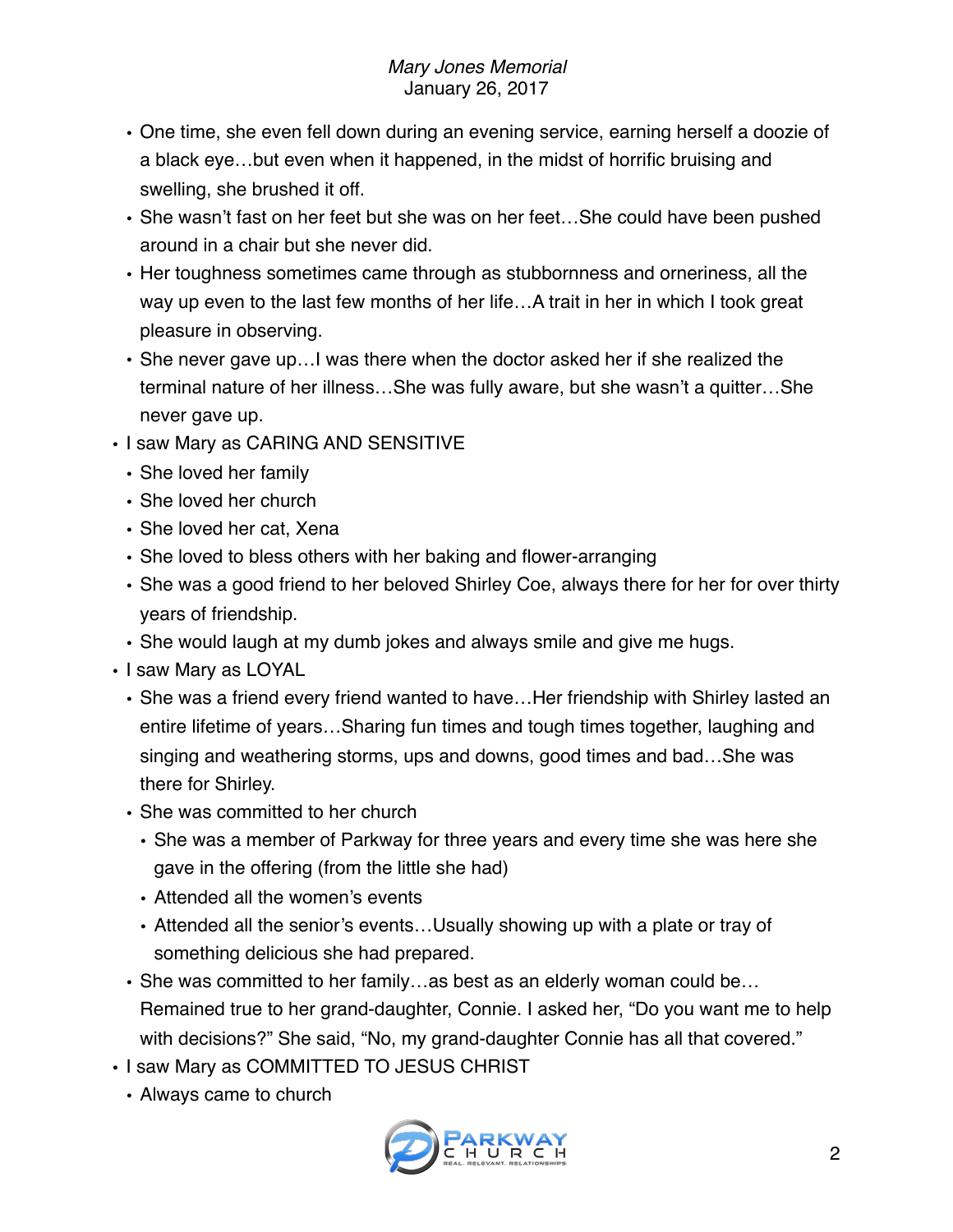#### *Mary Jones Memorial* January 26, 2017

- Always had her Bible
- There is no doubt about her salvation
- Mary trusted and lived for her Lord as best she knew how.
- I saw Mary as Spirit-filled
	- Walking by the Spirit…Keeping Jesus Christ first in her life
	- She knew her spiritual gifts and used them
	- She believed in divine healing and would often ask me to pray for her

# **WHAT MARY'S EXPERIENCING NOW**

- *• John 3:36 (NIV) Whoever believes in the Son has eternal life, but whoever rejects the Son will not see life, for God's wrath remains on them.*
- Mary is now seeing eternal life... In Christ, our loss is her gain
- *• Philippians 1:20-21 (NIV) [20](http://biblehub.com/philippians/1-20.htm) I eagerly expect and hope that I will in no way be ashamed, but will have sufficient courage so that now as always Christ will be exalted in my body, whether by life or by death. [21](http://biblehub.com/philippians/1-21.htm) For to me, to live is Christ and to die is gain*
- Revelation 21:1-7 gives us a glimpse of what Mary is now experiencing in person, that which we can only imagine…She sees her Lord and knows no more pain, sorrow, suffering, sickness, shame, disease, death…Instead she's dancing on streets of gold and she's eating from the Tree of Life…She's singing the greatest songs ever sang in the presence of her one and only Jesus Christ, her Lord of Lords and King of Kings… Her Lion and her Lamb…her Alpha and Omega…her Beginning and the End
- She's experiencing Life where faith and hope are no longer needed…She's experiencing the greatest of these…which is Love.

# **WHAT WOULD MARY WANT FOR US**

- I believe Mary would want you to know how thankful she is for the rich, wonderful life you provided for her…she would encourage you, above all else, to love one another and be there for each other, and don't stay mad at each other for very long…For in this life, our relationships are all we've got
- Truth: Last-breath moments on the death bed are not spent wanting more money… Those last moments are spent wanting only one thing: to be surrounded by people we love, and to know that everything's going to be okay when we're gone, that there are no loose ends or nothing is left undone and everyone's going to be alright…Mary would want these things…that you're going to be alright.